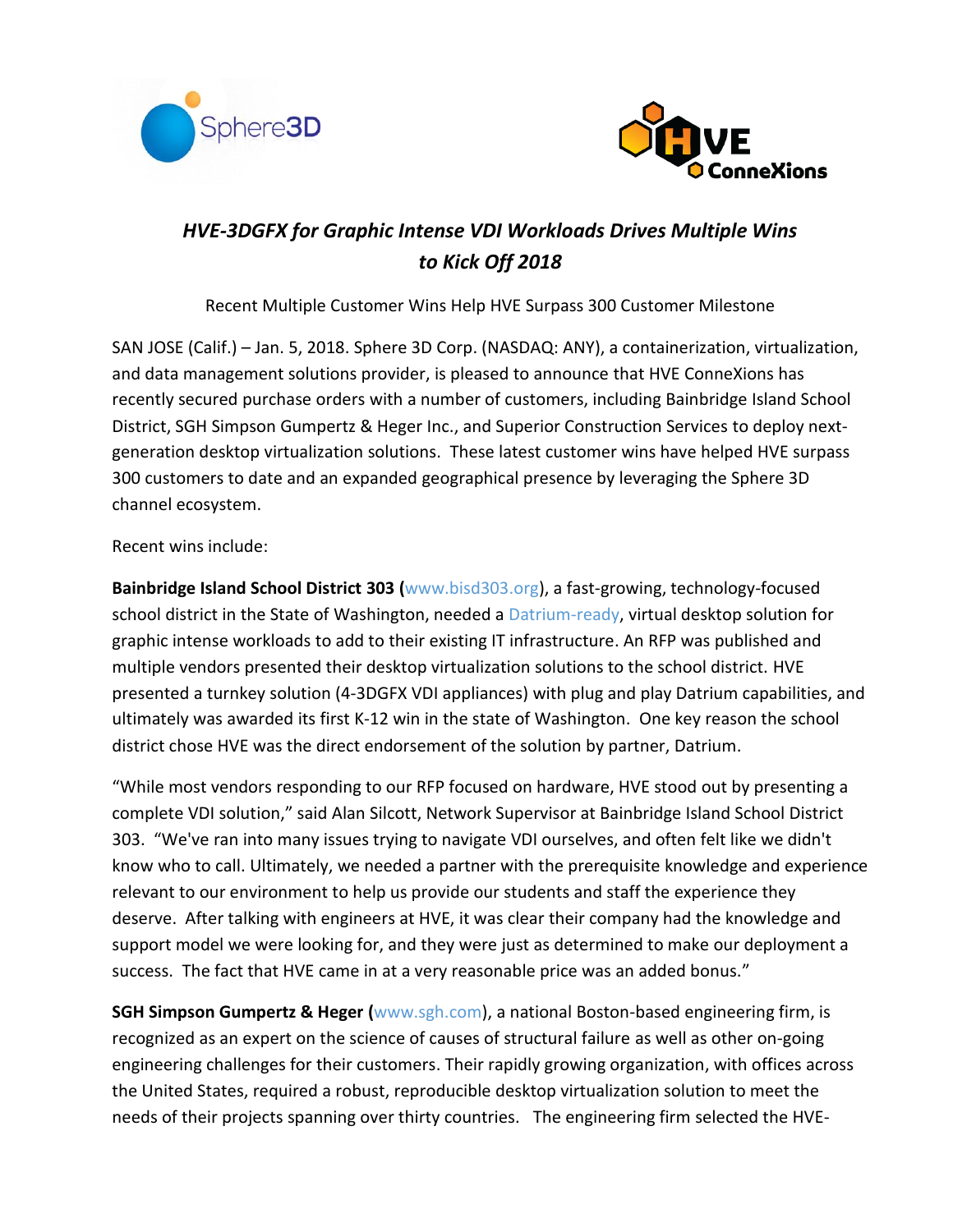3DGFX appliance for graphic intensive VDI and BIX6-MINI for control servers in each location, with the first phase of installation planned for January 2018 in SGH's Boston and San Francisco offices.

**Superior Construction Services** [\(www.superiorc](http://www.superior/)onstructionservices.com), a leading provider of construction services throughout North America, has projects of varying sizes and scope within the energy, industrial, mining, and commercial markets. As an exisiting HVE customer since 2015, they were in their third year of a managed services contract with HVE and extremely pleased with the level of support that HVE has provided and the reliability of the HVE appliances. The VDI needs of the company for graphic intensive programs like MAGNET are on the rise, and Superior took a proactive approach to empower the increasing number of high demand users internally through the purchase of the high performance HVE-3DGFX appliances.

"Given our multiple job sites across North America, it was necessary to provide our project managers and engineers remote access to the business-critical information they need on a daily basis," said Brian Simmons, President & Principal Owner of Superior Construction Services. "The service and support that we have received from HVE has been outstanding; it was an easy business decision to further our investment in their HVE high-performance appliances."

Joseph O'Daniel, President of Virtualization & Professional Services at Sphere 3D also commented, "We are seeing a number of new and repeat customers turn to HVE to assist in their digital transformation. These 3 substantive HVE customer wins are especially exciting for us, as we aim to deliver the best graphics intense VDI solution in the market today that answers our customers' needs for a high-performance, cost-effective, and scalable solution."

Available today, the 3DGFX appliances come with next generation CPU, memory, storage, and graphics boards along with HVE's first rate hardware support. Unlike typical VDI solutions that are tied to shared storage, HVE has designed fully converged, open converged and hyperconverged architectures as well as an attached SAN architecture, so customers have the flexibility to choose what is best for their new or existing VDI environment. Contact an HVE representative at this link [here](http://hveconnexions.com/ContactUs) for further technical details and demonstrations.

### **About HVE**

HVE ConneXions, acquired by Sphere 3D in 2017, is a fast-growing technology provider of next generation converged and hyper-converged infrastructure. Its engineering philosophy is dedicated to creating Manageable, Scalable, Reproducible, and Predictable (MSRP) solutions based on proven virtualization technologies running on high-performance, next generation platforms. For more information and technical specifications on the HVE product line, visit [www.hveconnexions.com.](http://www.hveconnexions.com/)

#### **About Sphere 3D**

Sphere 3D Corp. (NASDAQ: ANY) delivers containerization, virtualization, and data management solutions via hybrid cloud, cloud and on-premise implementations through its global reseller network and professional services organization. Sphere 3D, along with its wholly owned subsidiaries [Overland Storage](http://www.overlandstorage.com/) and [Tandberg Data,](http://www.tandbergdata.com/) has a strong portfolio of brands,